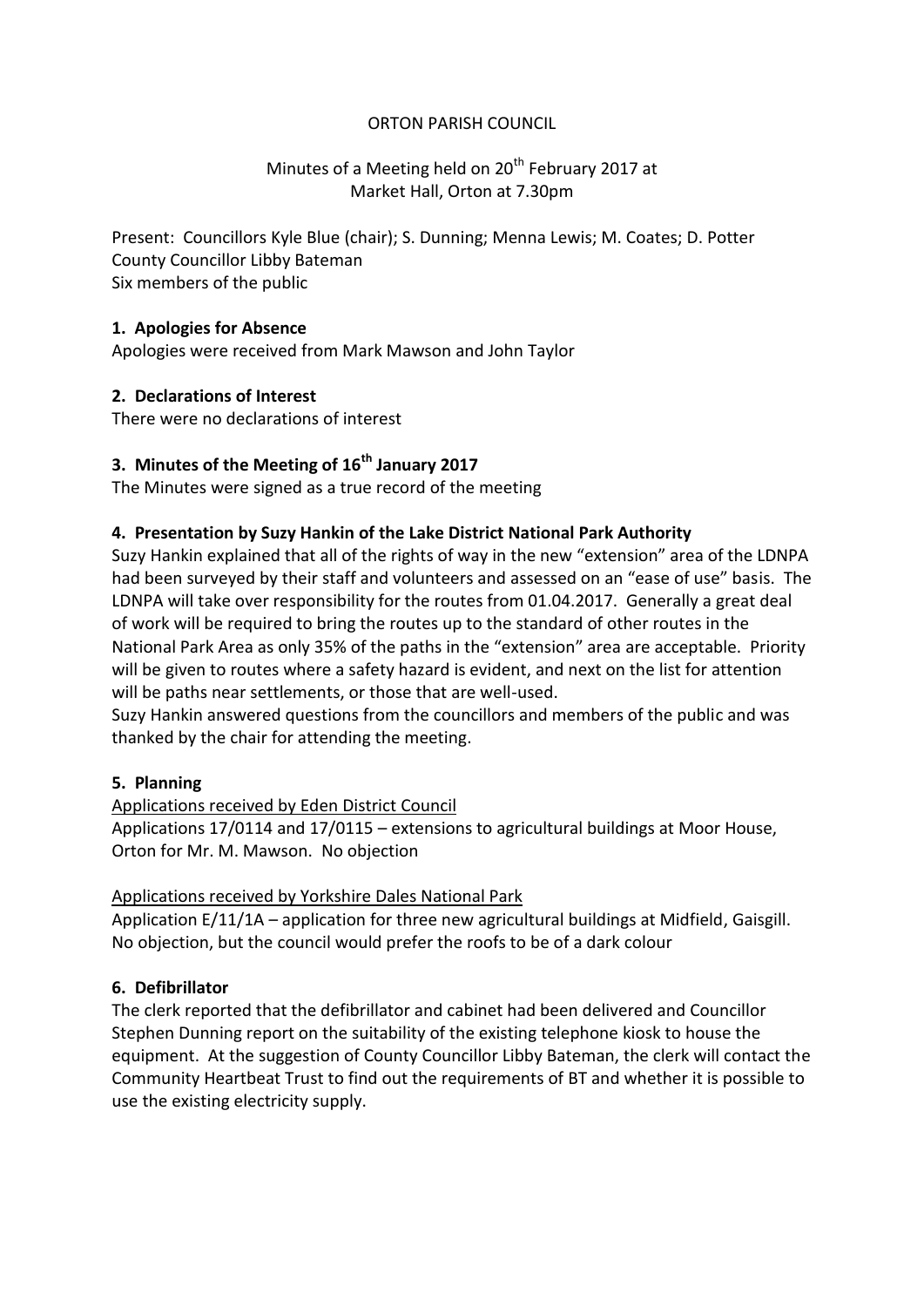### **7. Website**

A paper prepared by Councillor John Taylor was circulated to members outlining the various options for the new website. It was agreed that the Councillors would look at various examples of Parish Council websites and decide on the preferred format so that the issue could be discussed in more detail at the next meeting of the Council.

# **8. Finance**

| The following accounts were agreed for payment: |        |
|-------------------------------------------------|--------|
| E-on                                            | £58.65 |
| <b>United Utilities</b>                         | 182.54 |
| L. Potter (month 11)                            | 250.35 |
| $HMRC - (month 11)$                             | 97.60  |
| M. Longworth (month 11)                         | 140.00 |

Further it was agreed that the account received just prior to the meeting from the Orton Village Store and Post Office in the sum of £110.90 be paid and that £10 should be paid to Neville and Margaret Tunstall to thank them for allowing the Parish Council to access their electricity supply to light the community Christmas tree.

It was noted that E-on might require a further amount as a final payment before switching supply to EDF, as the switch will not take place if E-on are owed money.

It was agreed that the estimate of Quattro would be accepted for surface patching works to the play area in the sum of £1143. Councillor David Potter had inspected their work elsewhere, and it appeared to be satisfactory.

### **9. Correspondence**

9.1 The Ash Tag project. This project is led by the YDNPA and is designed to monitor the health of ash trees following the outbreak of ash die-back disease. It was agreed that councillors and members of the public would be alert to the possibility of disease, although there are too many ash trees in the parish to monitor each one separately.

9.2 Article 4 Direction. County Councillor Libby Bateman explained the working of this Direction and that, if made, the Direction would mean that light industrial premises could only be converted to dwellings if full planning permission was obtained.

9.3. Parish Forums. The forums will be attended by the chair and/or the clerk, as appropriate.

9.4 The CALC circular on pre-election matters was noted

9.5 There was some discussion about the survey being circulated by Cumbria Action concerning activities for older people. There was not generally considered to be a lack of available activities.

9.6 County Councillor Libby Bateman updated councillors on the running of the 106 bus and the survey to be circulated shortly.

9.7 Councillors Kyle Blue and Stephen Dunning will attend the induction of the new vicar, Rev. Alun Hurd, on Monday  $6<sup>th</sup>$  March

9.8 The request for a donation made by the Cumbria Dyslexia project was noted, and Stephen Dunning will make further enquiries as to the project and whether Orton School would support this.